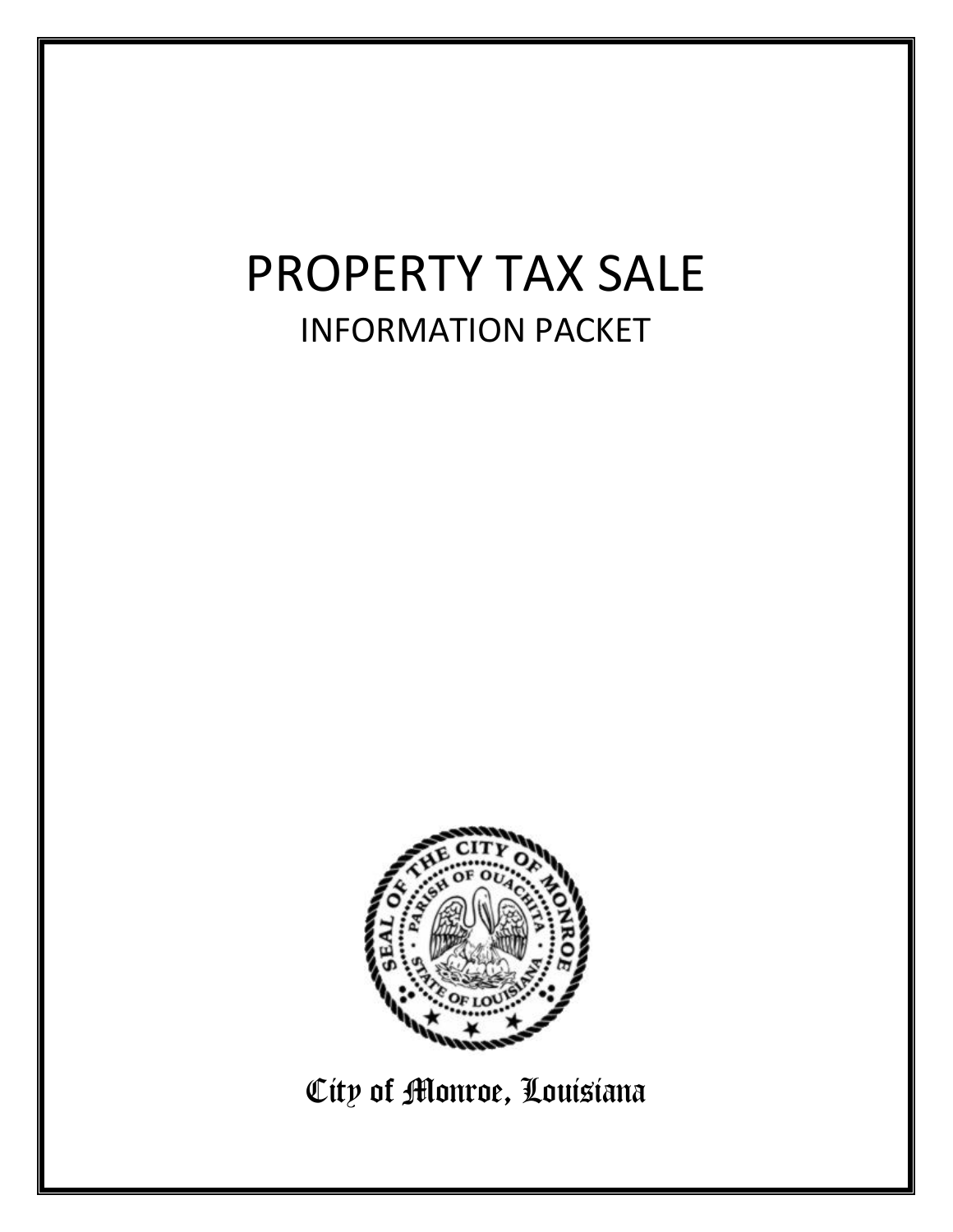### **Title 47 Statute & Regulation**

## **Ad Valorem Tax**

#### **R.S. 47:2183. Immovable property; tax sales; tax deeds**

- A**.** Each state tax collector and ex-officio collector of state taxes, and the tax collectors of the municipal authorities of the various towns and city governments and political subdivisions throughout the state, shall execute and sign in person or by deputy, in the name of the state (or other taxing subdivision as the case may be) a deed of sale to purchasers of any real estate sold for taxes, in which he shall relate in substance a brief history of the proceedings had, shall describe the property, state the amount of the taxes, interest and costs and the bid made for the property, and the payment made to him in cash, cashier's check, certified check, money order or wire transfer and shall sell the property to the purchaser, with the right to be placed in actual possession thereof, by order of a court of competent jurisdiction, and shall conclude the deed with the statement in bold faced type that the property shall be redeemable at any time for the space of three years beginning on the day when the deed is filed for record in the conveyance office in the parish in which the property is situated.
- B**.** If not redeemed, such record in the conveyance or mortgage office shall operate as a cancellation of all conventional and judicial mortgages; provided that whenever a sale shall be made at the instance and request of a subrogee as provided in R.S. 47:2105, the recordation in the conveyance or mortgage office of the tax deed executed by the tax collector to the purchaser shall operate as a cancellation of all liens and privileges, as well as of all conventional and judicial mortgages, recorded against the property sold, except the liens and privileges for taxes and paving and other assessments due the state or any political subdivision thereof which shall be governed by existing laws.

**R.S. 47:2183 (C)** *was amended by Both Act 430 and Act 819 of the 2004 Regular Legislative Session. Both versions are listed here. Until the conflict is resolved, the tax purchaser must comply with the most stringent requirements of Act 430.*

#### **Act 430 Language**

C. Within thirty days of the tax sale, the purchaser shall provide notice of the sale of that property to the prior owner of the property who failed to pay the taxes on the property by all of the following: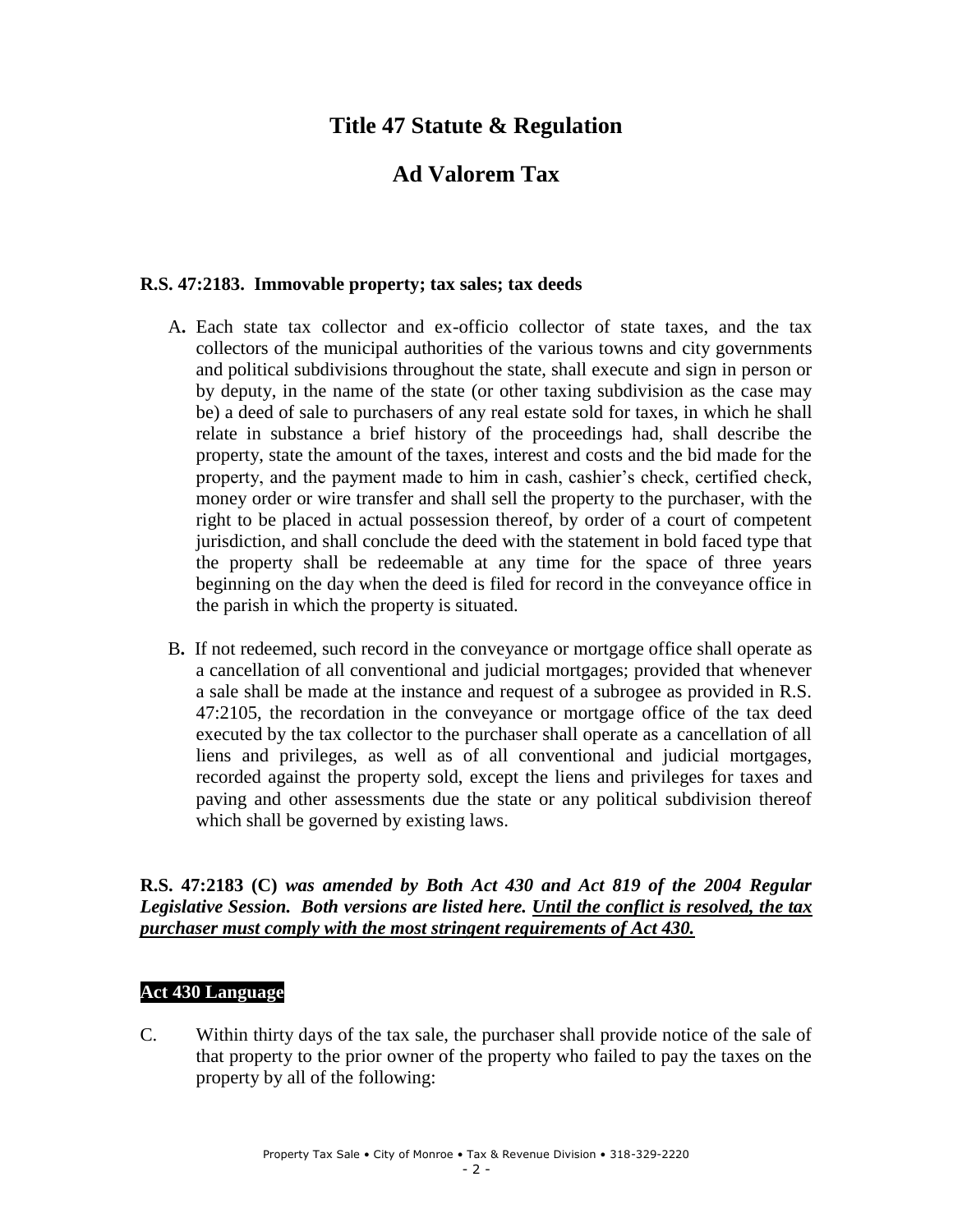(1) Mailing to the prior owner, the mortgagee, and any other person who may have a vested or contingent interest in the property, or who has filed a request for notice in the mortgage records or conveyance records of the parish in which the property is located, at the last known address of the prior owner, the mortgagee, and any other person who may have a vested or contingent interest in the property, or who has filed a request for notice in the mortgage records or conveyance records of the parish in which the property is located, a notice that the property has been sold for taxes. The notice shall provide full and accurate information, including the name, physical address, and telephone number of the purchaser, necessary to contact the purchaser and shall be accompanied by a copy of the deed of sale received by the purchaser under the provisions of this Section and copies of the documents which the purchaser received with that deed of sale. The notice shall inform the prior owner, the mortgagee, and any other person who may have a vested or contingent interest in the property, or who has filed a request for notice in the mortgage records or conveyance records of the parish in which the property is located that failure to redeem the property prior to the expiration of the three-year redemption period, will terminate the right to redeem the property and the purchaser will have the right to seek confirmation of the tax title and take actual possession of the property. The notice required by this Section, and the documents required to be mailed with that notice, shall be mailed by certified mail, return receipt requested.

(2) Delivering the notice required by this Section, and the documents required to be provided with that notice, to the prior owner, at the last known address of the prior owner. Delivery shall be made during appropriate hours, by leaving the notice and the documents with a person of suitable age and discretion, or, if no person of suitable age and discretion is available, by posting the notice and the documents in a conspicuous place on the property.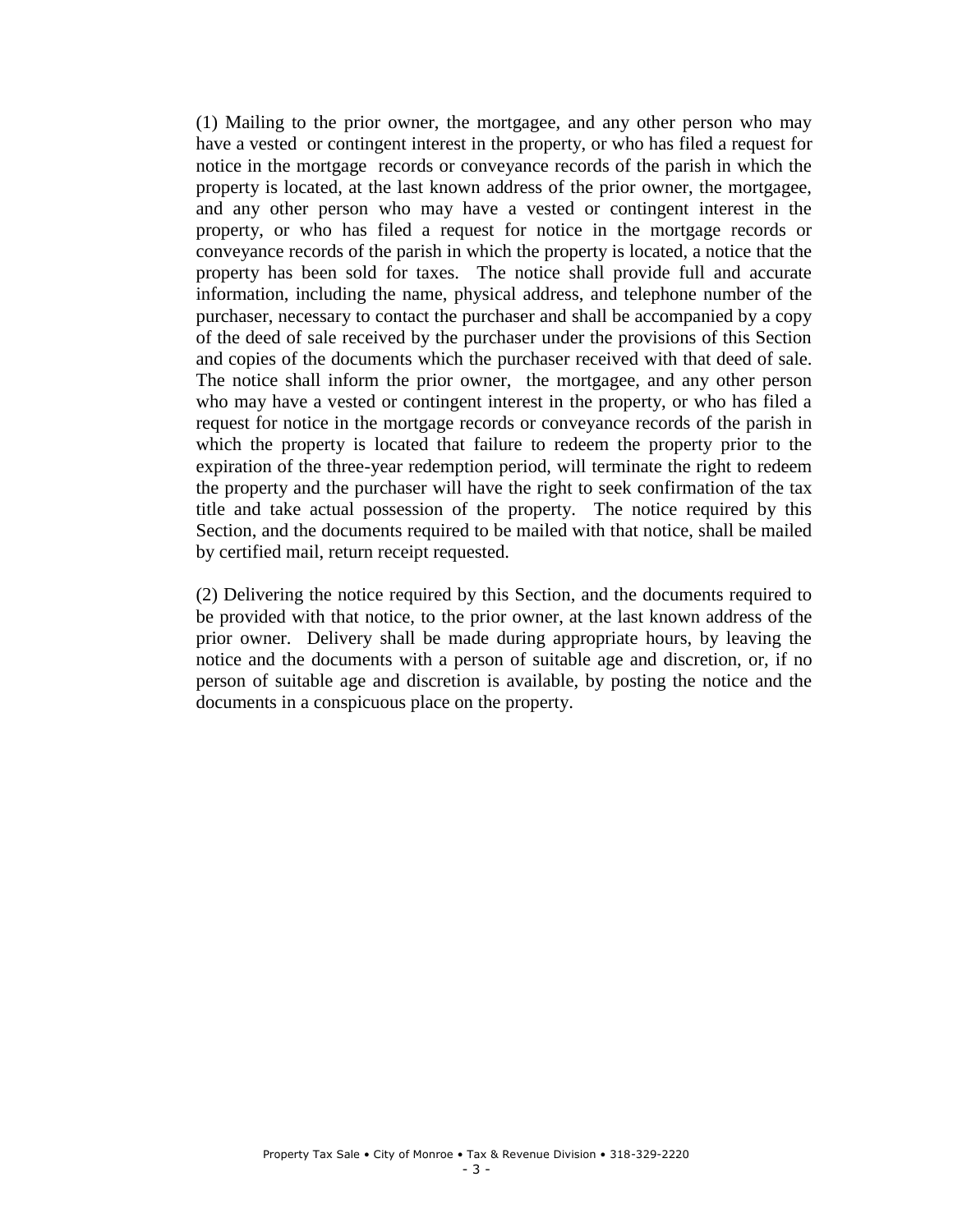# **SAMPLE LETTER**

#### **TAX BUYER'S NAME STREET ADDRESS CITY, STATE ZIP CODE**

August XX, XXXX

**RE: PROPERTY NO**. : **XXXXX**

| Ward  | Section<br>N∩ | Assessment No. |
|-------|---------------|----------------|
| Suba. |               | n1<br>--       |

Dear Sir/Madam:

This is an important notice. Please read it carefully. We are writing to inform you that the property taxes for the above noted property were not paid, and tax sale title to the property was sold to a tax sale purchaser for delinquent taxes for the 20XX tax year. You may redeem this property within three years from \_\_\_\_\_\_\_\_\_\_\_\_\_\_\_ by paying to the City of Monroe the amount due stated in or enclosed with this document. The redemptive period will expire on **\_\_\_\_\_\_\_\_\_.** Under some circumstances, the third party buyer may be entitled to take actual possession and full ownership of the property after this time.

After the expiration of the redemptive period, the property cannot be redeemed. Continued possession of the property does not extend the redemptive period.

Please contact the City of Monroe Tax & Revenue Division if you believe that you received this notice in error, have sold or transferred this property, or for further information and assistance.

AMOUNT DUE: \_\_\_\_\_\_\_\_\_\_\_\_\_\_

Thank you,

City of Monroe Tax & Revenue Division 318-329-2367 318-329-2282 318-329-2362 Fax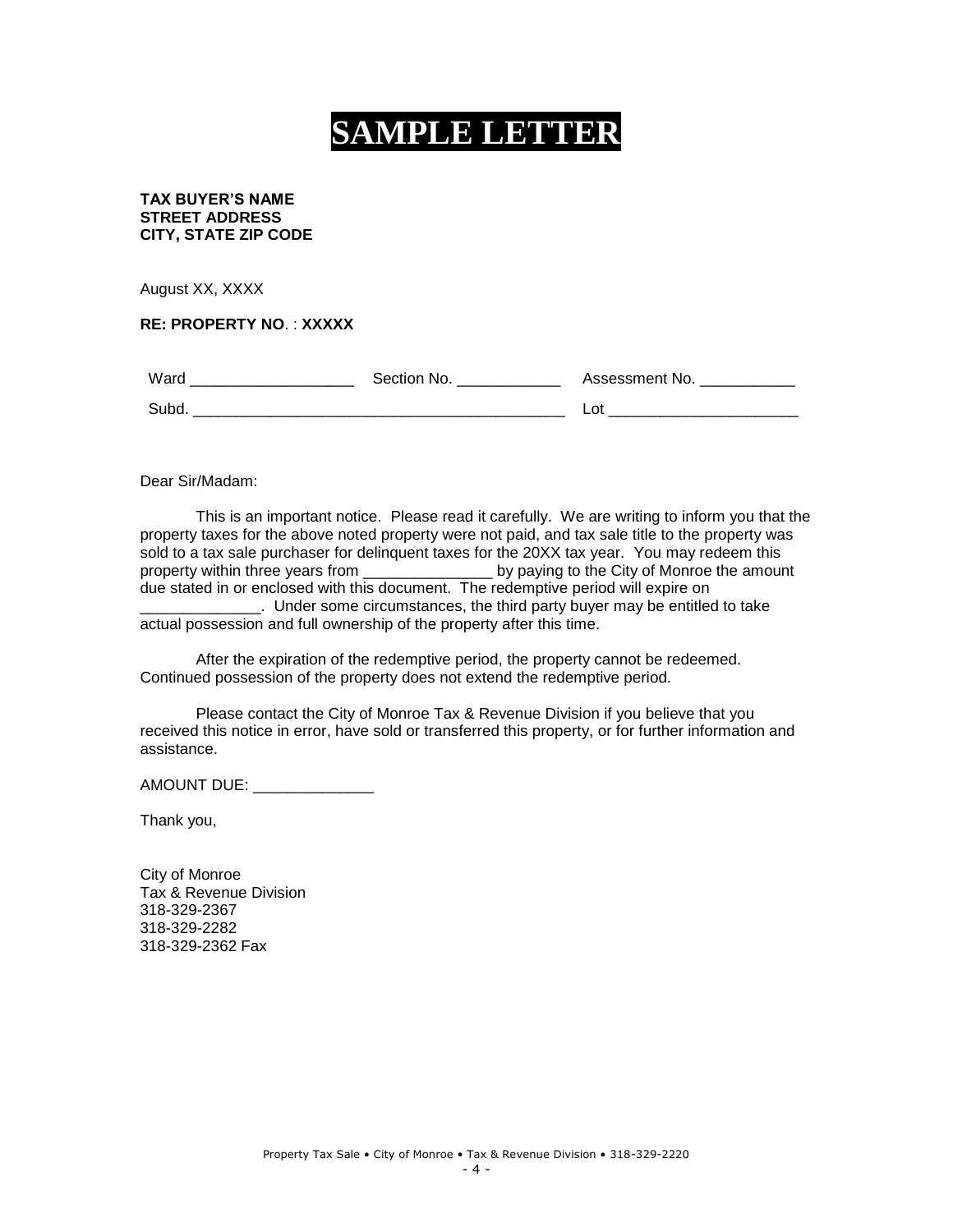#### **Act 819 Language**

C**.** Within thirty days of the day when the deed is filed for record in the conveyance office in the parish in which the property is situated, the purchaser shall provide notice of the sale of that property to the prior owner of the property who failed to pay the taxes on the property by mailing to the prior owner, at the last known address of the prior owner, a notice that the property has been sold for taxes. The notice shall provide to the prior owner full and accurate information, including the name, physical address, and telephone number of the purchaser, necessary for the prior owner to contact the purchaser and shall be accompanied by a copy of the deed of sale received by the purchaser under the provisions of this Section and copies of the documents which the purchaser received with that deed of sale. The notice shall inform the prior owner that if he fails to redeem his property prior to the expiration of the three-year redemption period, the purchaser will have the right to seek confirmation of the tax title and take actual possession of the property. The notice required by this Section, and the documents required to be mailed with that notice, shall be mailed by certified mail, return receipt requested. If the return receipt is not returned within thirty days, or if it is returned without a signature indicating completion of delivery, then the purchaser may provide further notice by delivering the notice required by this Section, and the documents required to be provided with that notice, to the prior owner, at the last known address of the prior owner. Delivery shall be made during appropriate hours, by leaving the notice and the documents with a person of suitable age and discretion, or, if no person of suitable age and discretion is available, by posting the notice and the documents in a conspicuous place on the property.

- D. Repealed by Act 819
- E. The provisions of this Section shall not apply to property which has been adjudicated to a parish or a municipality. (Amended by Act 430)

**R.S. 47:2183.** *A tax title does not, ipso facto, deprive the tax debtor of the actual possession of the property sold at the tax sale, but such sale only gives the tax purchaser a right to be put in possession of the property under the tax deed in the manner provided by law.* 

*A tax purchaser does not forfeit his title by failing to take possession of the property purchased*.

#### **R.S. 47:2184. Immovable property; interests conveyed**

The tax sale shall convey, and the purchaser shall take, the whole of the property assessed to the delinquent taxpayer if it is the least quantity sufficient to satisfy the aggregate of all taxes, interest, penalties, and costs. If the property is divisible in kind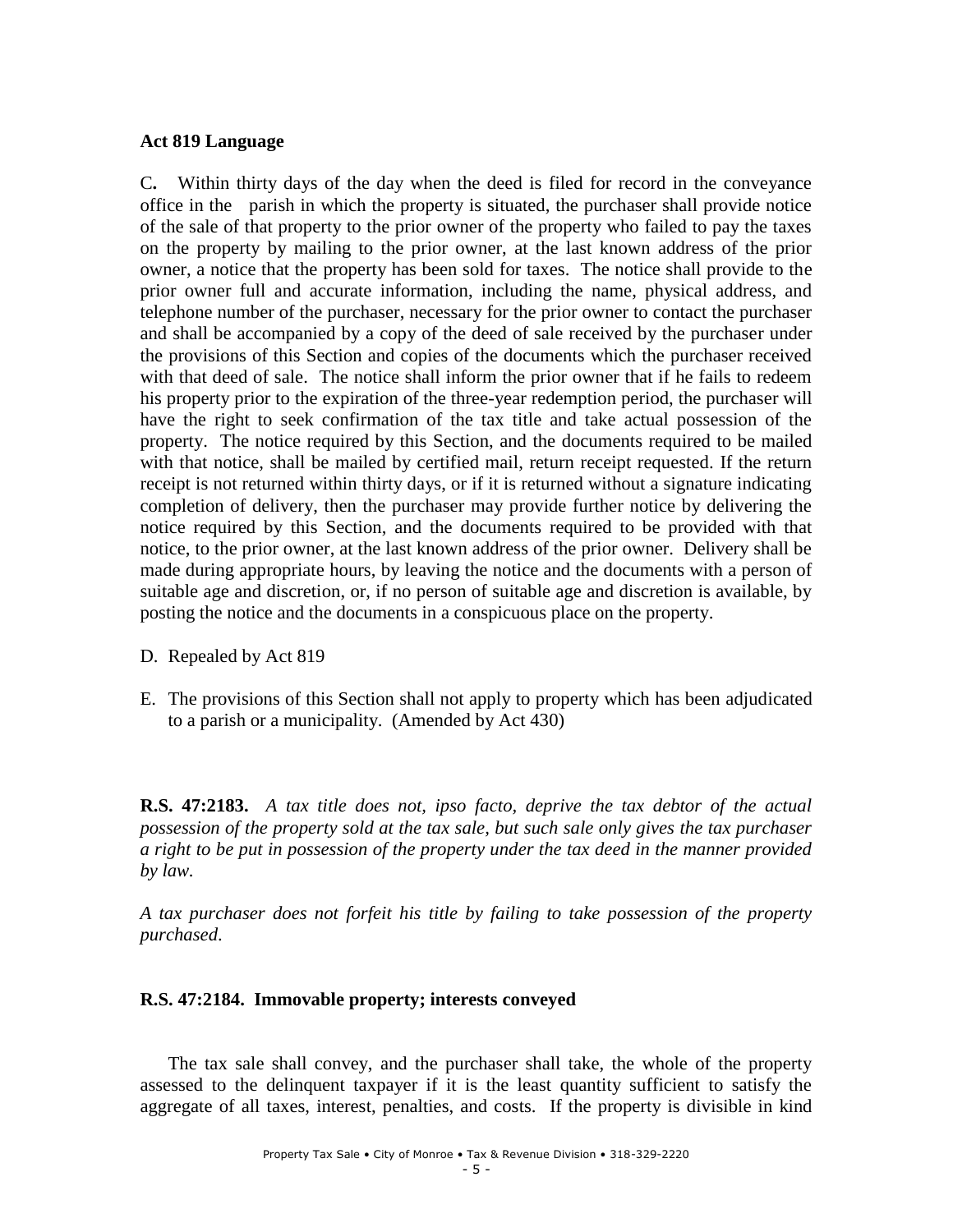and a part of the whole is sufficient to satisfy such aggregate charges, the collector shall require the bid or bids to be for such lesser portion of the whole property as will satisfy such charges and shall not entertain a bid in excess thereof. In determining if the property is divisible in kind the description of the property on the assessment rolls shall be binding on the tax collector. The tax collector shall not be required and shall be prohibited from dividing the property into smaller quantities than that contained in the description of the property contained on the assessment rolls. If the tax collector determines from the description of the property contained on the assessment rolls that it is not divisible in kind he shall then proceed to sell such lesser undivided interest of the whole property as will satisfy such charges and shall not entertain a bid in excess thereof. The tax sale shall convey and the purchaser shall take the entirety of the property intended to be assessed and sold as it was owned by the delinquent taxpayer regardless of any error in the dimensions or description of the property as assessed and sold. The tax collector in the advertisement or deed of sale may give the full description according to original titles.

**R.S. 47:2184.** *The interest conveyed at a tax sale is only that which is owned by the delinquent taxpayer*

#### **R.S. 47:2185. Immovable property; putting in possession**

Upon the presentation of a certified copy of a tax deed for immovable to any judge of competent jurisdiction (such jurisdiction to be determined by the value of the immovable therein described and not the amount of the taxes), the judge shall in chambers grant an order of seizure and possession, commanding the sheriff to seize such property and place the purchaser in actual possession thereof, a writ of possession shall be issued thereon by the clerk, but the purchaser may take actual possession without such order, with the consent or acquiescence of the debtor or otherwise, provided no force or violence shall be used.

**R.S. 47:2185.** *Tax purchaser is entitled to immediate possession and is not required to wait for expiration of the three (3) year redemption period before assuming possession.*

- - - - - - - - - - - - - - - - - - - - - - - - - - - - - - - - - - - - - - - - - - - - - - - - - - - - - - - - - - - - - -

#### **R.S. 47:2228. Procedure to quiet tax titles**

After the lapse of three years from the date of recording the tax deed in the conveyance records of the parish where such property is situated, the purchaser, his heirs or assigns, may institute suit by petition and citation as in ordinary actions against the former proprietor or proprietors of the property, in which petition must appear a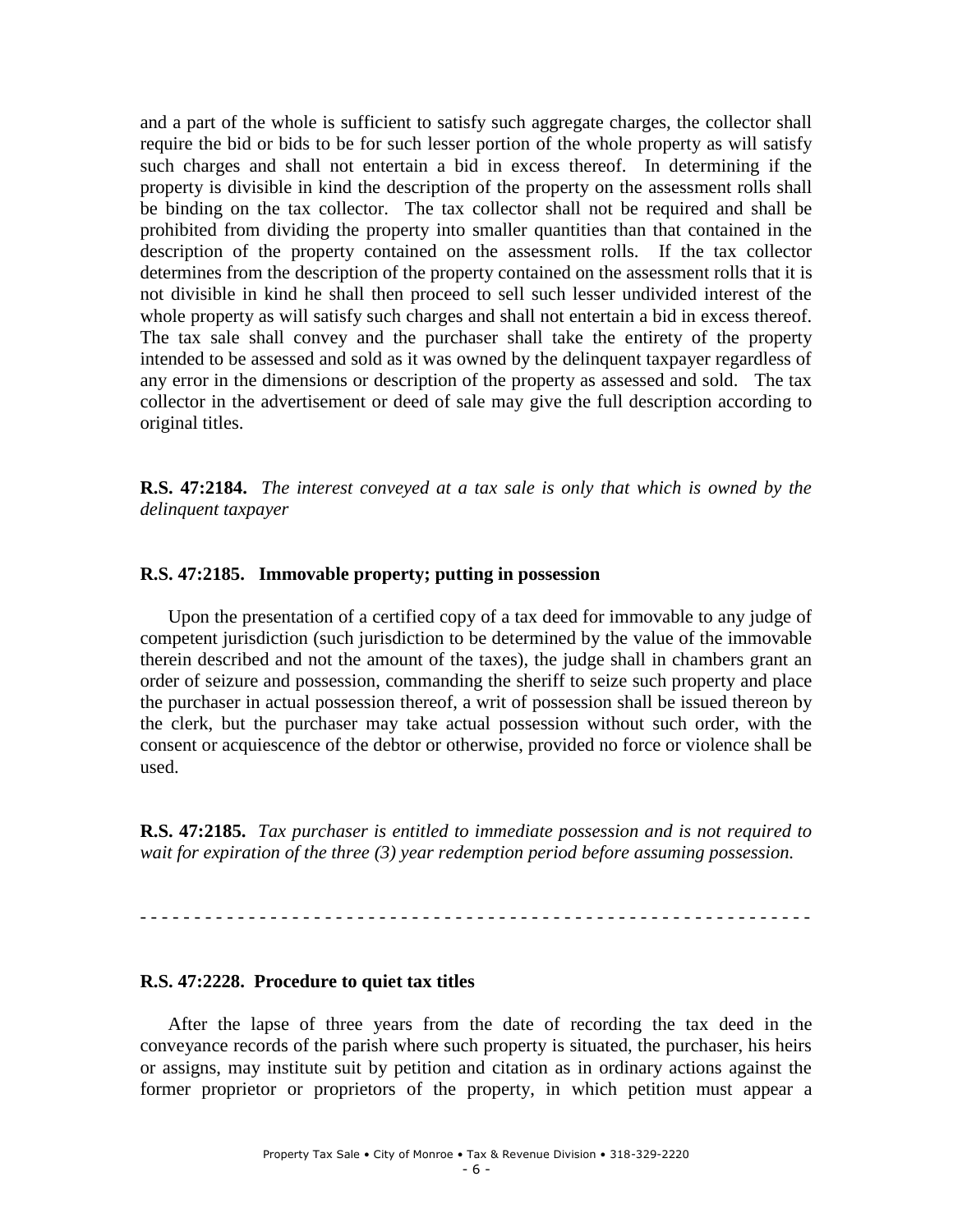description of the property, mention of the time and place of the sale and name of officer who made same, reference to page of record book and date of recording tax deed, notice that petitioner is owner of the said property by virtue of said tax sale, and notice that the title will be confirmed unless a proceeding to annul is instituted within six months from date of service of the petition and citation. This suit shall be brought in the parish where the property is situated unless it lies in two or more parishes, in which case this suit may be instituted in either of such parishes. The petition and citation shall be served as in ordinary suits; provided, that if the former proprietor be a nonresident of the state, or unknown, or his residence be unknown, the court shall appoint a curator ad hoc to represent him and receive service, and said curator shall receive for his services a reasonable fee to be fixed by the court in each suit, the same to be taxed as costs of suit. After the lapse of six months from the date of service of petition and citation, if no proceeding to annul the sale has been instituted, judgment shall be rendered quieting and confirming the title.

In all cases where tax titles have been quieted by prescription of five years under the provisions of Section 25 of Article VII of the Constitution of 1974, the purchaser or his heirs or assigns may, if he or they so desire, either obtain a judgment of the court confirming the title by suit in the manner and form as hereinabove set out, except that the delay for answer shall be ten days instead of six months, or the purchaser or his heirs or assigns may, at his or their option, quiet the title by monition proceeding, as provided by law relative to sheriffs' sales and tax sales; provided that the failure to bring suit shall in no manner affect such prescriptive titles.

Nothing in this Section shall be construed to affect in any way, the principle that as to a tax debtor-owner in possession, prescription does not begin against him and in favor of the tax title purchaser until such tax debtor-owner has been first dispossessed.

#### **R.S. 47:2228.1. Form of proceeding to quiet tax title**

**A.** The form of proceeding to quiet titles to property purchased from the state, or any political subdivision thereof, which property had been previously adjudicated to the state or a political subdivision thereof for nonpayment of taxes, shall be as follows:

After the recordation of the patent or deed in the conveyance records of the parish where such property is situated, the purchaser, his heirs or assigns, may institute suit by petition and citation as in ordinary actions against the former owner of the property who was the record owner of the property at the time of the adjudication of the property to the state or any political subdivision thereof for nonpayment of taxes, in which petition must appear a description of the property, mention of the adjudication to the state or a political subdivision thereof, reference to the book and page of the conveyance records in which the deed of said adjudication has been recorded and the date of recordation , mention of the sale by the state or its political subdivision of said adjudicated property and reference to the book and page of the conveyance records in which the patent or deed of sale by the state or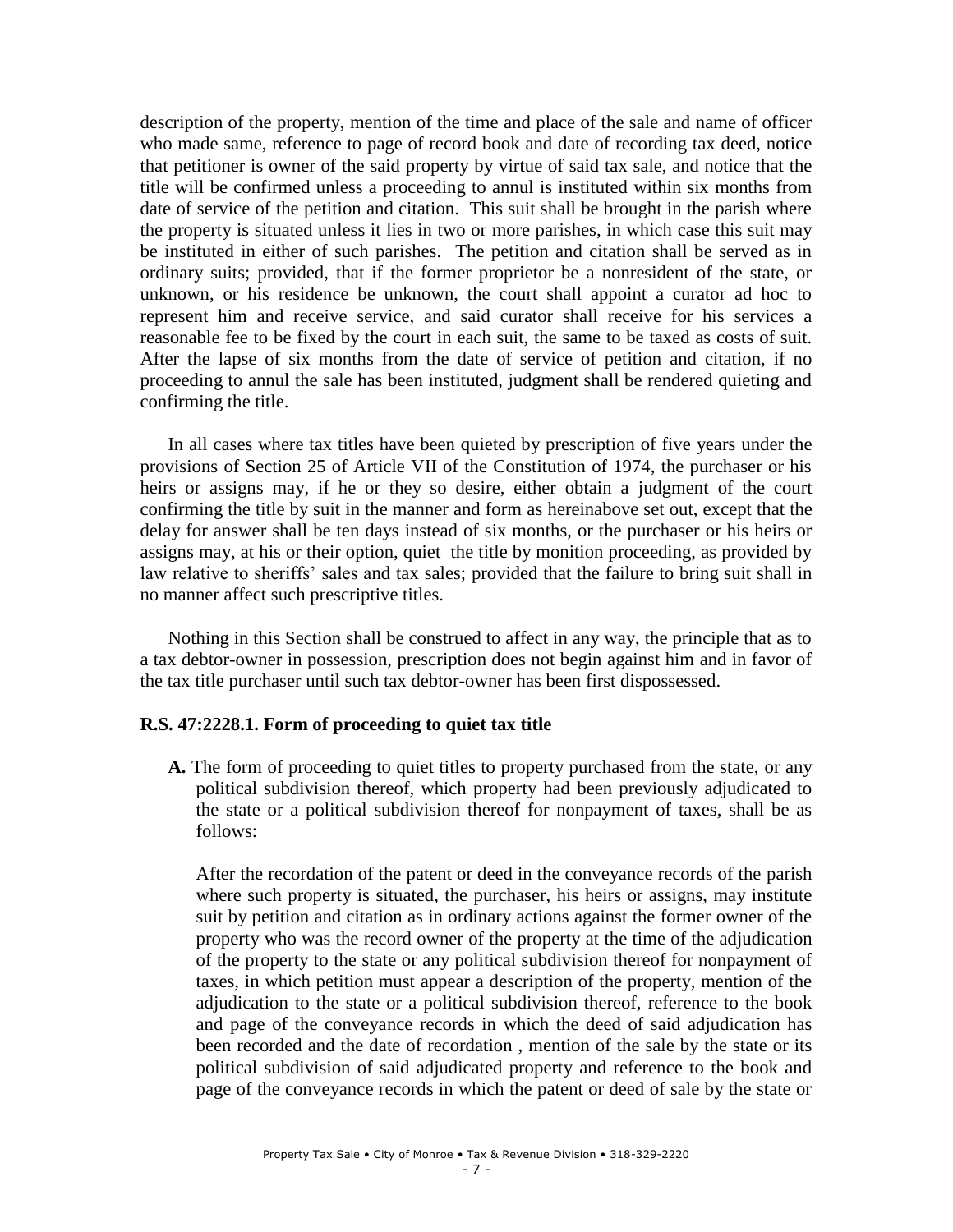its political subdivision has been recorded and the date of recordation, notice that petitioner is owner of said property by virtue of said patent or deed of sale by the state or its political subdivision or by virtue of an acquisition emanating from the purchaser under said patent or deed of sale by the state or its political subdivision, and praying that the title to the said property be confirmed and quieted.

However, where at the time of bringing suit to quiet title, another party possesses whatever title the record owners at the time of the adjudication of the property to the state or any political subdivision had, by virtue of inheritance, or recorded conveyance, or chain of recorded conveyances, originating from said record owner as aforesaid or his heirs, the said suit shall be instituted against this party or his heirs.

- **B.** This suit shall be brought in the parish where the property is situated unless it lies in two or more parishes, in which case this suit may be instituted in any one of such parishes.
- **C.** The petition and citation shall be served as in ordinary suits; provided, that if said former record owner be a non-resident of the state, or unknown, or his residence be unknown, or if it be not known whether said owner be alive or dead, or if it be known that said owner is dead but his widow in community and/or heirs are non-residents of the state or unknown or their residence be unknown, or if another person possesses whatever title the record owner had as set forth in Subsection A, and said person be a non-resident of this state, or unknown, or if another person possesses whatever title the record owner had as set forth in Subsection A, and said person be a non-resident of this state, or unknown or if his residence be unknown, or if it be not known whether said party be alive or dead, or if it be known that said party is dead but his widow in community or his heirs are non-residents of the state or unknown, or their residences be unknown, then the court shall appoint a curator ad hoc to represent him or his widow in community and/or his heirs upon whom service of the petition and citation shall be made, and said curator shall receive for his services a fee to be fixed by the court, the same to be taxed as costs of suit.
- **D.** The filing in evidence of a certified copy of the deed of the adjudication to and the patent or a certified copy thereof, issued by the state or any political subdivision thereof shall be prima facie proof of the validity and regularity of said adjudication and said patent.
- **E.** If the suit to quiet title is filed more than five years after the date of registration of the deed of the adjudication to the state or any political subdivision thereof, for non-payment of taxes, in the conveyance records of the parish in which the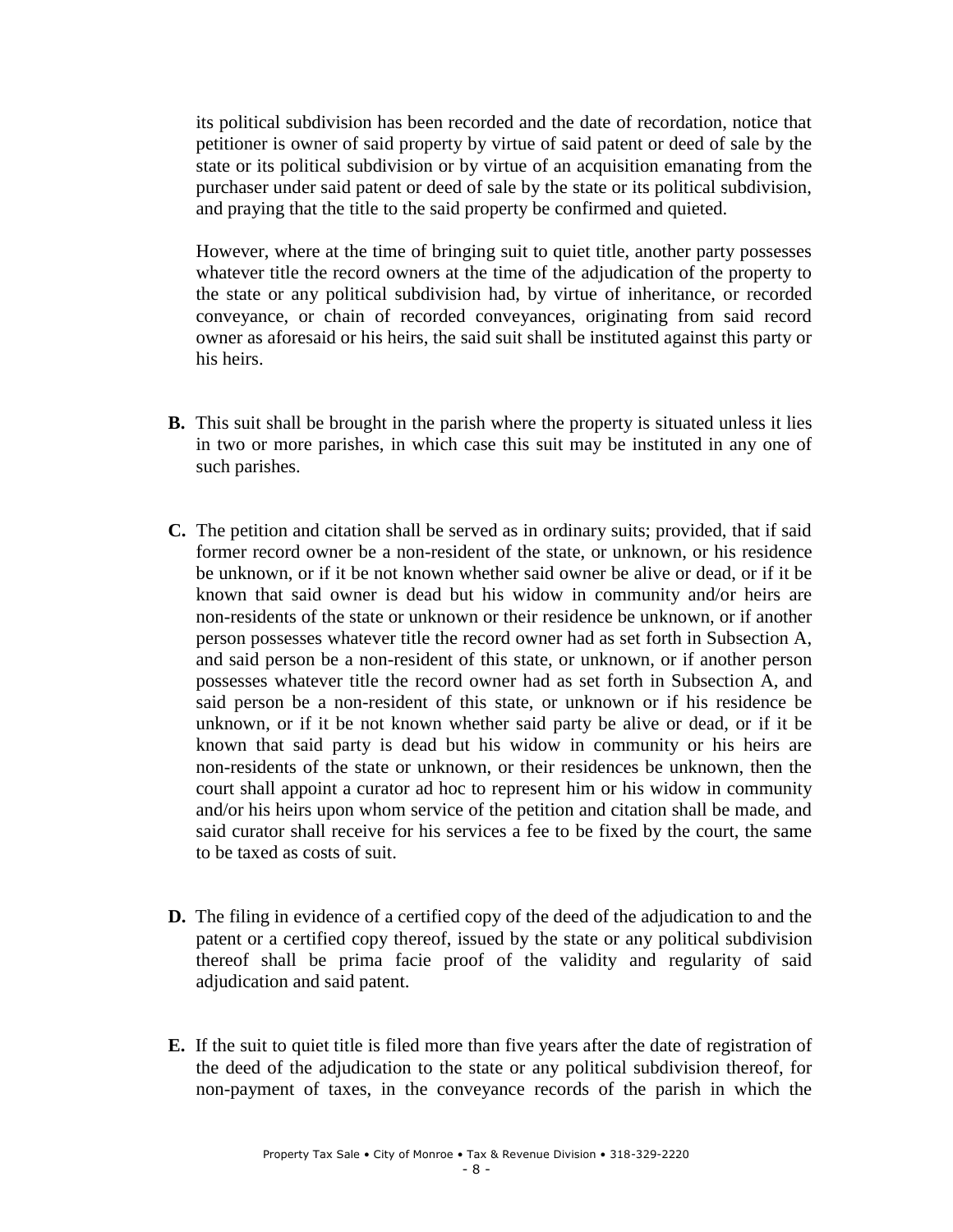property is located, and more than five years since the record owner or his heirs or assigns or heirs of said assigns as aforesaid have had physical possession of said property, the only defense available to the defendant shall be proof by him of the payment of the taxes for which the property was adjudicated to the state or any political subdivision thereof prior to the date of said adjudication or redemption subsequent to said adjudication. In all cases there shall be a prima facie presumption that the defendant has not had physical possession of the said property from the date of the registration in the conveyance records of the deed to the state or any political subdivision as aforesaid.

**F.** The filing of the above suit shall not be mandatory; and the failure to bring said suit in no manner shall affect the validity of title to property purchased from the state or any political subdivision thereof, which property had been previously adjudicated to the state or a political subdivision thereof for non-payment of taxes.

- - - - - - - - - - - - - - - - - - - - - - - - - - - - - - - - - - - - - - - - - - - - - - - - - - - - - - - - - - - - - -

#### **R.S. 47:2222.1. Additional payments required**

- **A.** In addition to the payments required under R.S. 47:2222, the purchaser of any real estate sold to pay taxes due thereon at a tax collector's sale shall be entitled to receive from the owner or agent of such real estate the cost of any repairs, rehabilitation, maintenance, removal, or demolition made or done thereon by said purchaser to the extent not otherwise included in the value of improvements for which payment is required under R.S. 47:2222, when required by an order of a political subdivision, as defined in article VI, Section 44(2) of the Constitution of Louisiana, for the purpose of enforcing a property standards ordinance. The reimbursement for costs set forth in this Section shall be limited to the minimum amount reasonably necessary to comply with the order of such political subdivision and the property standards ordinance.
- **B.** To prove the cost of repairs, rehabilitation, maintenance, removal, or demolition made or done on such real estate, the purchaser of the real estate thus sold shall provide written receipts for the payments of said costs from the persons who performed the work or from whom the materials were purchased. In the event the owner of the real estate contests the validity of such documentation, appraisers shall be appointed and shall proceed in the manner set forth in R.S. 47:2223 to determine the cost of said repairs, rehabilitation, maintenance, removal, or demolition. The governing authority of the City of Shreveport, the governing authority of the City of Monroe, and the governing authority of the City of New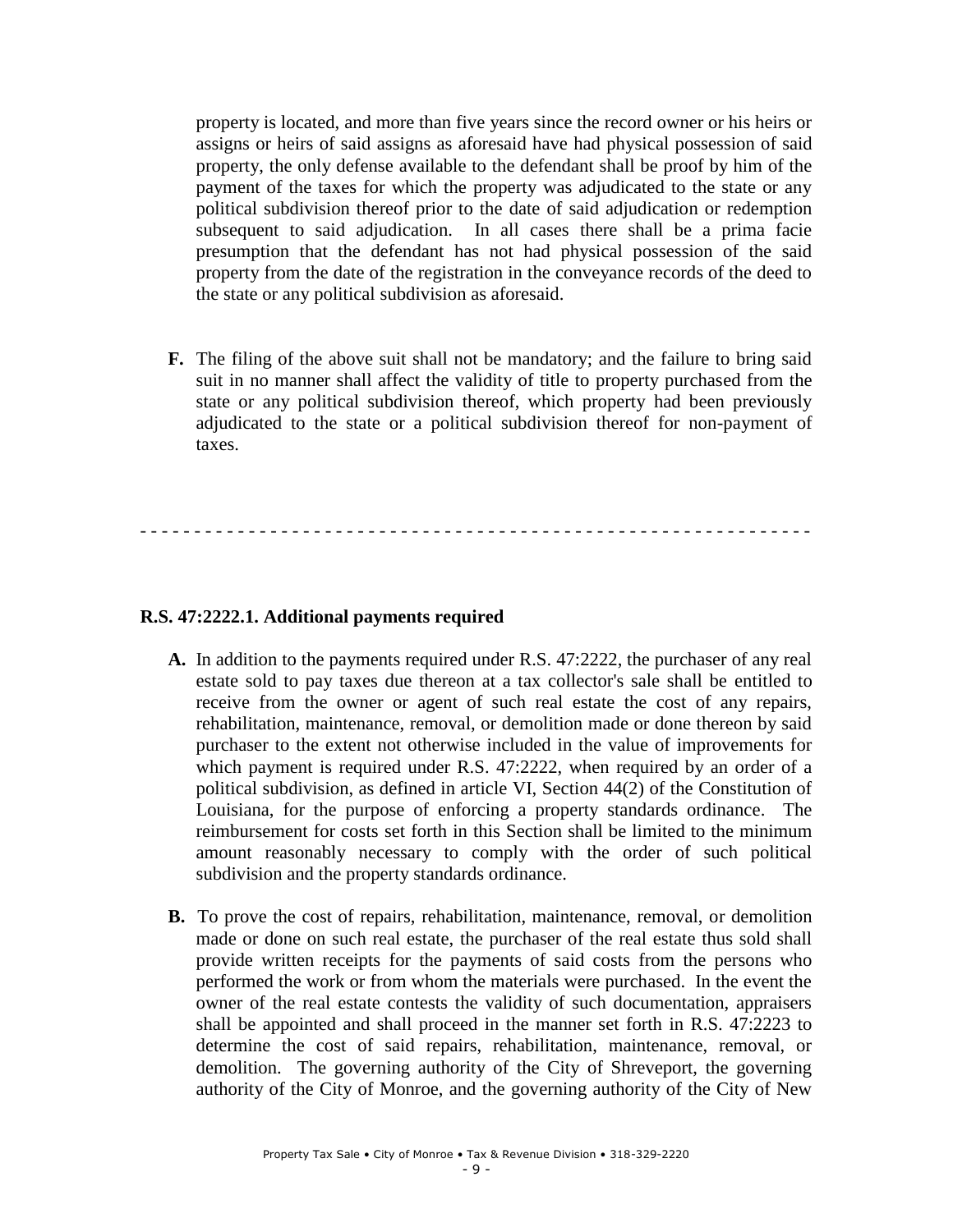Orleans shall each respectively enact such procedures, rules, and regulations as may be necessary for the implementation of this Section.

**R.S. 47.2222.1.** *Section R.S. 33:4754 also provides that after any parishes or cities listed in (A) (1) of said section have incurred such costs, they may be added to the next ad valorem tax bill, and if unpaid, the property may be sold as for unpaid property taxes.*

# **City of Monroe Code Enforcement 318-329-2336**

- - - - - - - - - - - - - - - - - - - - - - - - - - - - - - - - - - - - - - - - - - - - - - - - - - - - - - - - - - - - - -

#### **R.S. 47:2101. Time for payment; notice when due**

**A. (1)** All taxes shall be collected in the calendar year in which the assessment thereof is made, and they shall be designated as the "taxes for the year \_", accordingly as they are collectible, and the taxes assessed in each year shall be due in that calendar year as soon as the tax roll is filed in the office of the recorder of mortgages, except taxes on movable property in the event of a bulk sale under the provisions of the Bulk Sales Law', and they shall be paid on or before the thirty-first day of December in each respective year in order to avoid the notice, advertisement, and sale required by Article VII, Section 25 of the Louisiana Constitution. In the event of a bulk sale of movable property under the provisions of the Bulk Sales Law, all taxes due on movable property shall be due ten days prior to completion of the transfer or the payment of any consideration therefore and shall be payable upon completion of the bulk sale.

 **(2)** No forced collection of taxes on movable property shall be made before the first day of February of the succeeding year unless the collector has good reason to believe that the state, parish, or municipal corporation will lose the collection.

 **(3)** The interest on all ad valorem taxes, whether levied on movable or immovable property, which are delinquent shall begin on the thirty-first day of December of each and every year and shall bear interest from December thirty-first of such year until paid, at the rate of one percent per month or any part thereof from. In the event of an erroneous assessment and adjustment by the tax commission, the taxpayer shall have fifteen days from receipt of notice of the revised assessment in which to pay the adjusted amount without interest penalty. If the address provided by the tax assessor on the tax roll proves to be incorrect and the tax debtor does not receive a timely notice, the tax collector may extend to the debtor a fifteen-day notice in which to pay without interest penalty. Interest shall not be charged when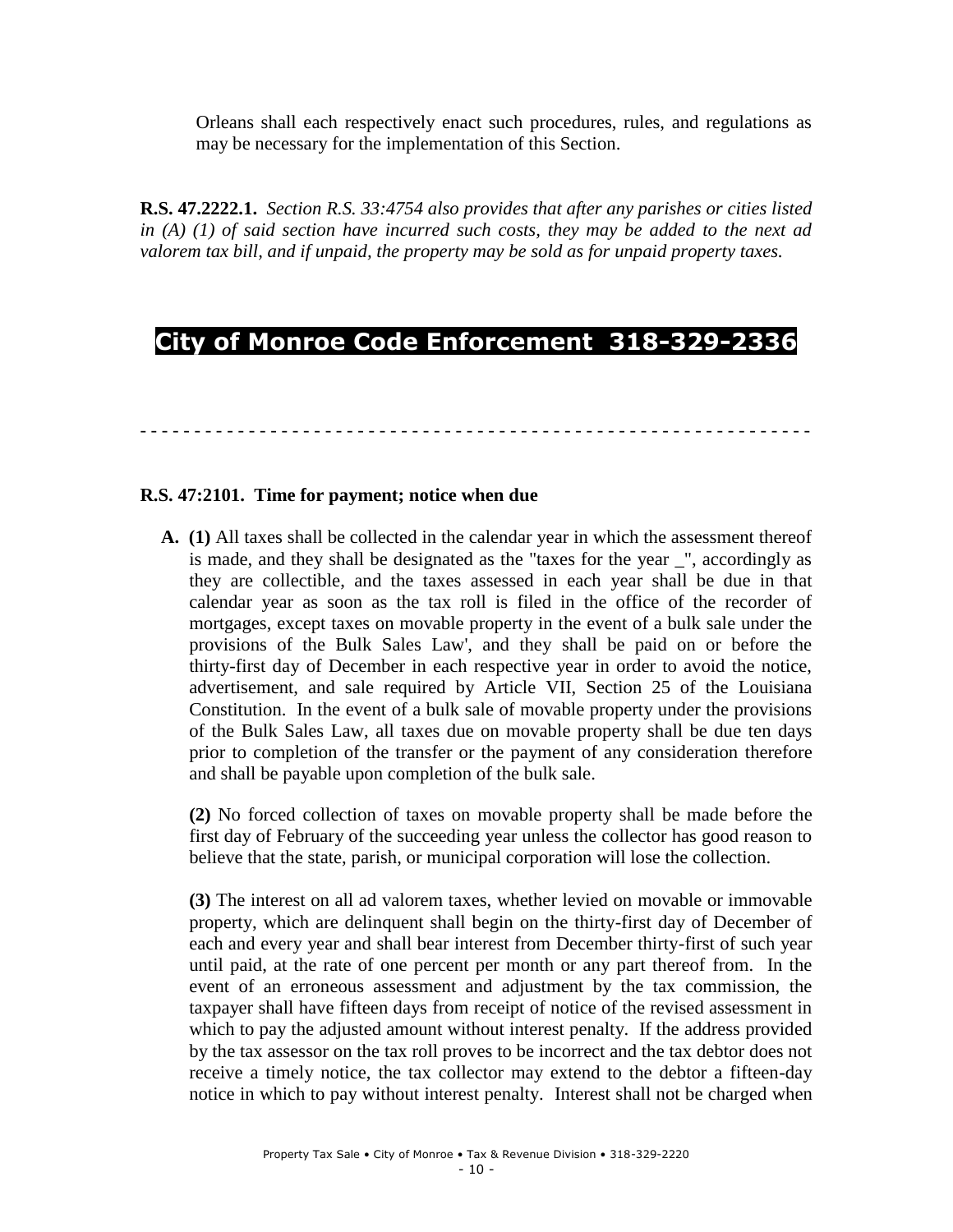the payment was mailed on or before the due date as evidenced by proof of mailing or postmark.

**B. (1)** Immediately following the filing of the tax roll by the assessor in each calendar year, the tax collector with whom such tax roll is filed shall mail a notice in addition to the notices required elsewhere in this Title, by postcard or letter, to each tax debtor listed on the tax roll at the address shown on such roll. This notice shall disclose the total amount of taxes due by the tax debtor for the current year, the ward in which the property taxed is located, and the number of the assessment.

**(2)** In addition to the notice to the tax debtor, the tax collector shall also send a notice to each person holding a properly recorded mortgage on immovable property if such mortgagee has notified the tax collector of such recorded mortgage and has requested the notice of taxes due. If the mortgagee has designated another person to receive the notice, the tax collector shall send a notice of taxes due to that person. The notification by the mortgagee to the tax collector shall state the legal description of the immovable property and the name of the record owner. The mortgagee requesting notice shall pay a reasonable sum to the sheriff to defray the cost of providing the notice. The notification by the mortgagee to the tax collector shall be renewed annually. The notice to the mortgagee may be in the form of a computer printout.

- **C.** The notice shall request the tax debtor to return the notice to the tax collector with remittance, and shall remind the tax debtor of the date that taxes become delinquent following issuance of such notice and that interest will accrue on the taxes from the date the taxes become delinquent. Interest shall accrue at the rate prescribed by law, which rate, or a brief description of the manner in which the rate is calculated, shall be stated in the notice.
- **D.** Failure of the collector to send this notice or failure of the taxpayer assessed to receive the notice shall not affect any sale for taxes of any of the property assessed upon which the taxes are not paid.
- **E.** The provisions of this Section requiring a notice to the taxpayer shall in no way affect and shall not be held to be inconsistent or in conflict with the provisions of R.S. 47:2171, 47:2180, 47:2181, 47:2182, or 47:2189, or any other Section relating to notice to tax debtors.

**R.S. 47.2101(A) 3.** *Most jurisdictions calculate interest beginning January 1st rather than December 31. Some jurisdiction require interest to be paid from December 31 on any reduced amount, but give the taxpayer 15 days to pay any increased amount without interest*.

**R.S. 47.2101(D).** *Court cases have held that taxing jurisdictions must take "reasonable steps" to notify properly owners and/or mortgage holders of taxes due.*